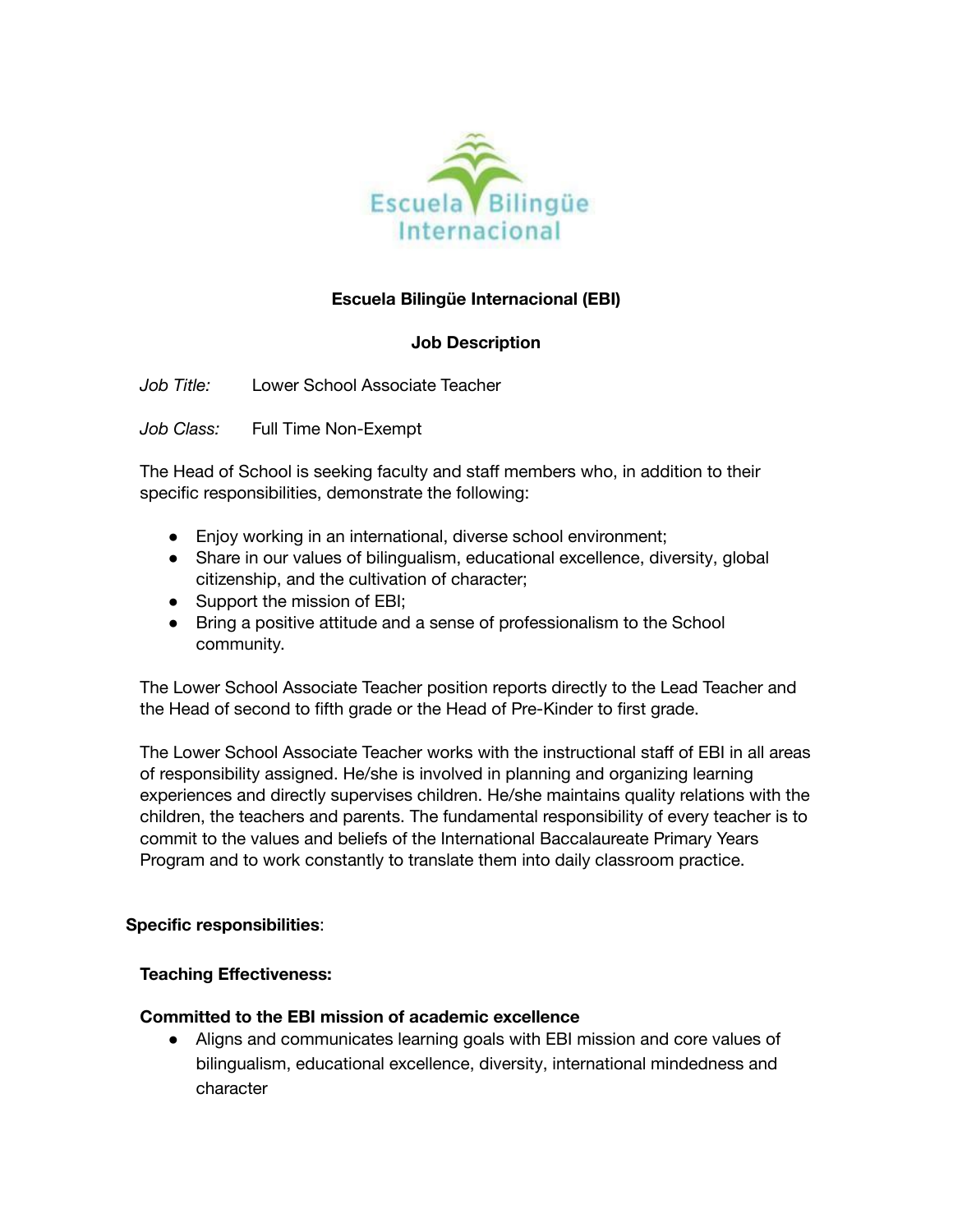- Integrates EBI mission into classroom activities
- Creates instructional goals and activities with high expectations
- Uses the designated language of instruction
- Plans and prepares for teaching to maximize student learning
- Remains current with content knowledge in one's subject area/s
- Plans to meet IB standards and practices
- Plans lessons that have a student-centered constructivist approach
- Plans based on the IB learner profile
- Plans for the use of technology and other resources as tools to enhance learning goals
- Plans for student reflection and self-assessment
- Plans collaboratively within teams
- Uses student assessment to plan future lessons

#### **Causes intended learning through instructional practices**

- Builds a community in the classroom, where students feel safe, included, represented and appreciated
- Models and incorporates the IB learner profile
- Exhibits student work
- Pursues open-ended inquiry and real life research through a student centered constructivist approach
- Involves students actively in their own learning
- Addresses the needs of students with different levels and types of abilities
- Uses technology tools to enhance student performance when appropriate
- Uses a range and balance of teaching strategies, resources and equipment to support student learning
- Empowers students to feel responsible and to take action

#### **Assesses and evaluates to maximize student learning**

- Views planning, teaching and assessing as interconnected processes
- Includes student input in designing assessments
- Assesses student's prior knowledge
- Uses a variety of assessment strategies considering students individual needs and interests
- Uses the assessment to reflect upon the lesson and makes changes if necessary
- Uses student assessment for future planning

#### **Understands and meets the needs of students:**

- Demonstrates the belief and commitment that all children can learn
- Meets with students and or parents to assess needs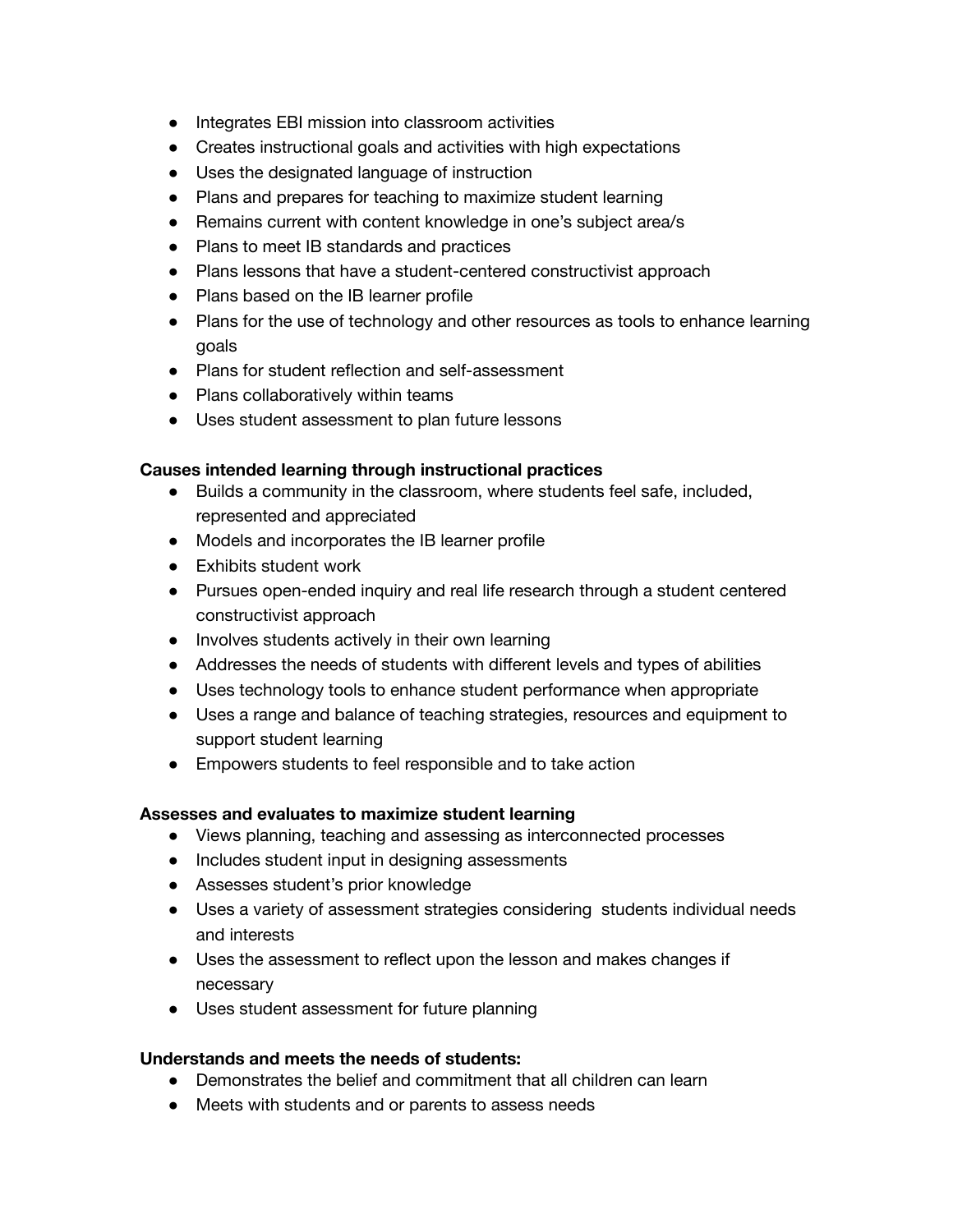● Communicates with colleagues regarding student progress

### **Collaborates with colleagues:**

- Demonstrates flexibility
- Plans collaboratively within teams/departments
- Works toward building consensus in grade level and/or subject area meetings

#### **Professional Growth:**

- Commits to professional development aligned with EBI mission and goals
- Incorporates current research and innovation into practice
- Contributes to departmental/team/divisional meetings focusing on curriculum
- Contributes to the writing of curriculum documents
- Supports the professional development of colleagues
- Commitment to life long learning

#### **Commitment to students:**

- Develops a relationship of trust and respect with students and families
- Creates an environment where all students feel safe, included, represented and appreciated
- Maintains contact with students' entire support network
- Regularly communicates with families in variety of ways (meetings, conferences)

#### **Contributions to EBI community:**

- Participates as a positive and professional member of the EBI community
- Behaves in a manner consistent with the dignity of the profession and philosophy of the school
- Offers constructive suggestions for improvements or practices throughout the appropriate administrative channels
- Abides by and supports the school's policies, procedures and contractual obligations
- Is punctual
- Meets deadlines
- Supervises student behavior and promotes the development of self-management skills
- Supports the EBI mission and goals
- Builds school community

#### **Qualifications and requirements:**

- Speak, read and write in Spanish and English
- Experience working in the educational setting with lower school children